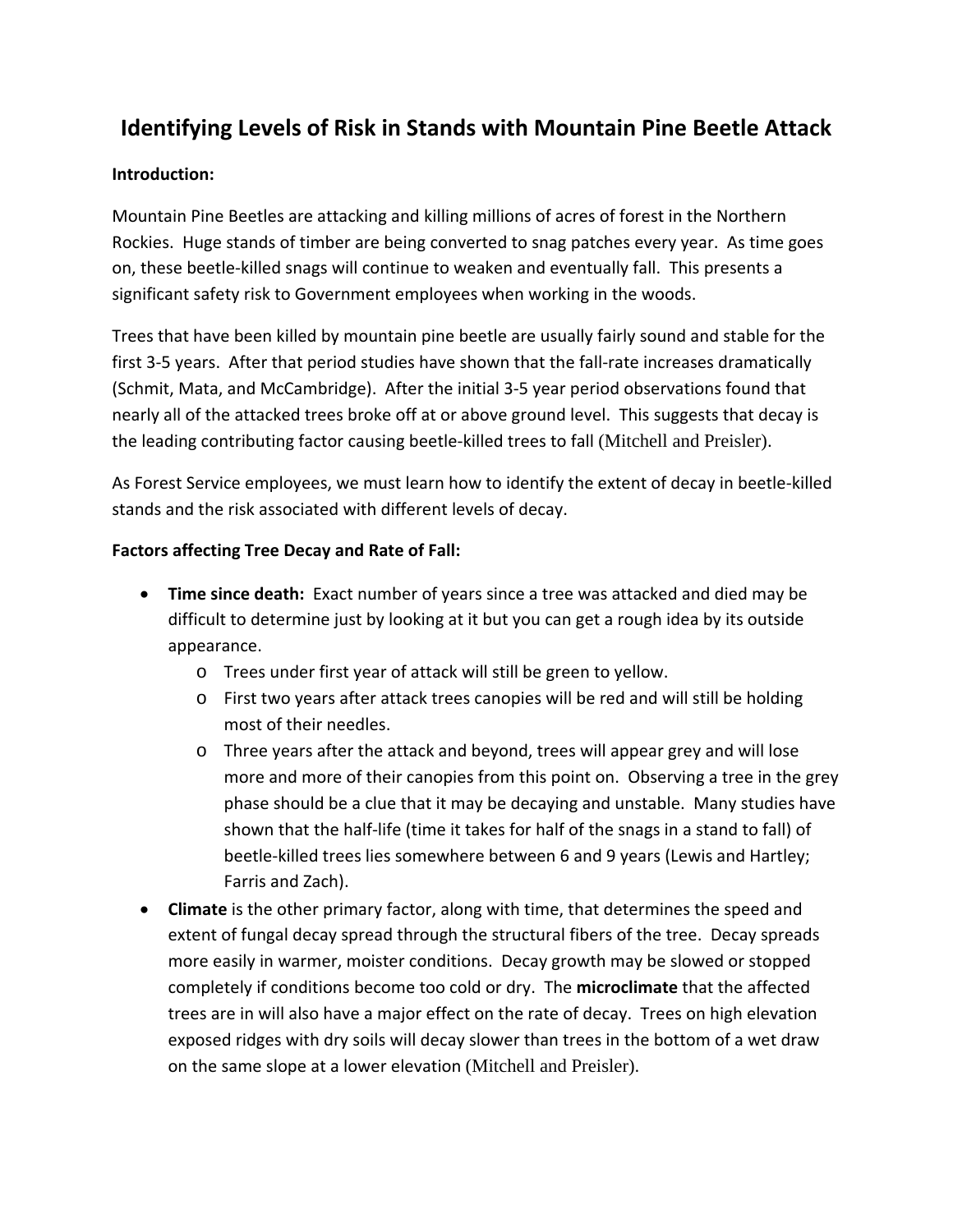- **Stand structure** has also been shown to have a significant bearing on how quickly snags will begin to fall. One study showed that trees in thinned stands began falling 3 years after attack and trees in unthinned stands began falling 5 years after attack. It was thought that this was due either to the thinned stands being more exposed to wind, or the additional light transmission in the thinned stands warming the soil at the root collar which sped up the growth of root decay fungi, or both (Mitchell and Preisler).
- **Wind** is probably the biggest mechanism actually causing the fall of snags. A study done on stands of beetle-killed Ponderosa snags in Colorado showed that 90% of the snags or greater fell in the same direction, in line with prevailing winds (Schmit, Mata, and McCambridge). This suggests that most of the trees came down when winds were present.
- **Tree diameter** also has a bearing on how long a snag will stand. Larger diameter pines have been shown to stand longer than smaller diameter pines. This is due in part to having more wood to decay, and to larger trees having more decay resistant heartwood (Cluck and Smith).
- **Bark thickness** helps control how quickly the tree loses moisture. The thick bark of ponderosa pine retains more moisture than the thin bark of lodgepole pine. This allows decay fungi to propagate much further up the bowl on ponderosa (Bull, E.). This means that while a ponderosa snag may have extensive rot 2/3 of the way up the bole, under the same environmental conditions, the rot in a lodgepole snag may be confined to within a few feet of the ground. Because of this, lodgepole pine almost always breaks at ground level while Ponderosa have more of a tendency to break off incrementally down the bole (Everett et.al.).
- The **Sapwood/Heartwood ratio** of trees also effects how quickly they decay. Heartwood is much more resinous than sapwood and is filled with extractives(waste products of photosynthesis). There are many species of decay fungi that can decompose sapwood, but very few of these can decompose heartwood, and even for the ones that can it takes much longer (Lowell et.al.).

The following table is from a study by Mitchell and Preisler (1998) showing the fall rates of lodgepole pine in thinned stands (t) and unthinned stands (u) in Oregon. This table shows how the fall rate picks up significantly after the first 3-5 years after attack and then slows down once 80-90% of the trees in the stand have fallen. It also shows the effect that stand structure has on when the first trees begin to falling.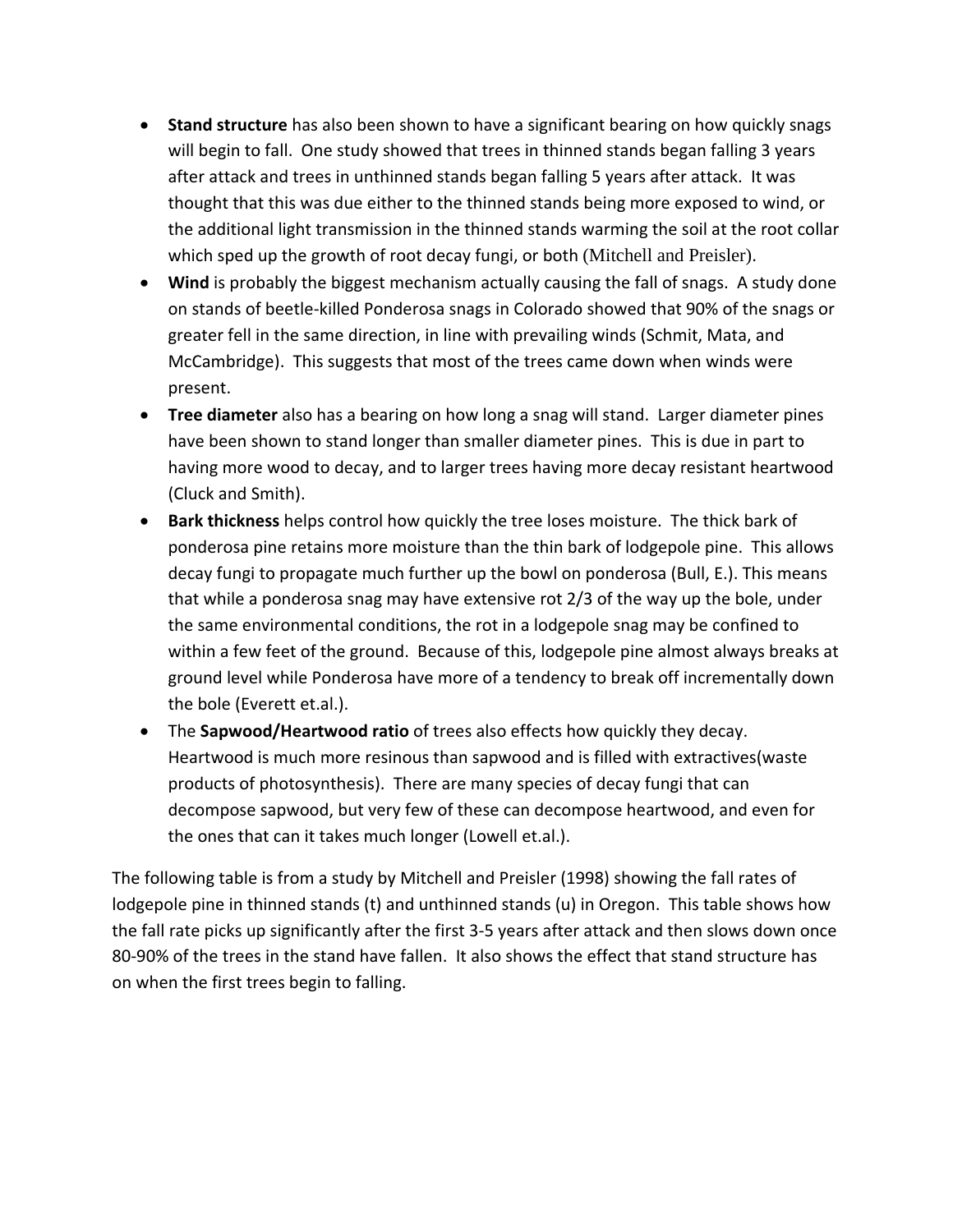

#### **Managing Risk:**

There are many clues you can use to help assess the level of risk in beetle-killed stands. Understanding the different stages of decay and their causes, along with the visual indicators that accompany each stage of decay will help you determine the level of risk for operating around a particular tree or stand of timber.

#### **Chronology of decay:**

- **Early decay (0-2 years after attack)** Bark beetles enter the inner bark of trees and excavate galleries to lay eggs. When the larva's hatch, they feed on the cambium of the tree creating their own galleries. If the galleries cover too much of the cambium layer of the tree, nutrient flow from the foliage to the roots is impeded. The adult beetles introduce blue-stain fungi as well as some decay fungi into the sapwood of the tree (Farris et. al., 2002). As the blue-stain fungi spreads through the sapwood of the tree it cuts off the tree's water conducting capabilities. This, along with the galleries from the bark beetle larva, effectively girdles the tree and causes death within weeks of the attack. As the tree weakens, it attracts many other "secondary" insects including boring beetles, which may carry fungi with them or create a vector for fungal spores to enter their galleries(Farris et. al., 2002).
	- o **Indicators of early decay-** Signs of early stages of attack include pitch-tubes on the bowl of trees and frass(boring dust) at the base of trees. A yellowing crown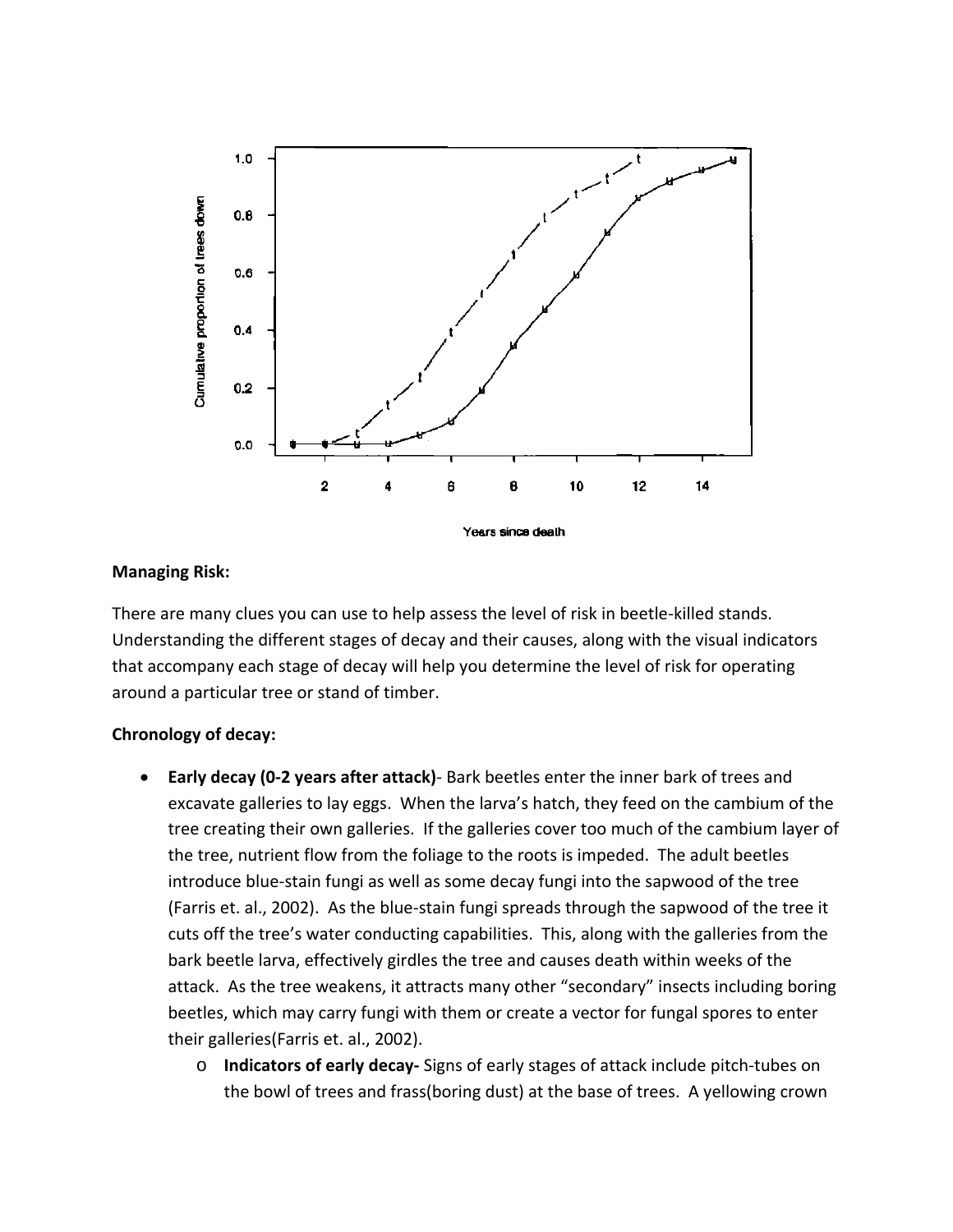is also an indicator of a successful beetle attack. Trees at this stage are much lower in moisture content than adjacent healthy trees, but should still be structurally stable.



**Pitch tubes on the bole of a lodgepole pine attacked by mountain pine beetle** 

- **Mild decay (1-4) years since attack-** Bark beetles have killed the tree and their brood continue to tunnel through the cambium which helps to loosen the bark. Many other kinds of wood boring beetles are also moving through the sapwood and even the heartwood, making it easier for decay fungi to inhabit different layers of the tree (Lowell et. al.). The thick bark of ponderosa pine holds moisture in the tree allowing sap rot fungi to spread from the disease vectors created by the insects. Lodgepole Pine dry out much faster than Ponderosa due to their thin bark. Once their moisture content goes below the 20% range, decay from fungi is impeded. This means that in dry sites, most of the decay in lodgepole will be confined to the ground level(Lowell et. al.).
	- o **Indicators of mild decay-** Woodpecker foraging and nesting is closely tied to insect infestation and tree decomposition stage(Farris et. al. 2002). Look for signs of wood pecker flaking of the outer bark. These areas are easily identified by the lighter colored bark that is revealed underneath the darker outer bark. Also look for "drill holes" which show that boring beetles have infested beyond the inner bark and into the sapwood. These drill holes may expedite the decay process by opening up more area of the sapwood to the spores of decay fungi. The action of drilling also helps to loosen the bark of the tree. Because lodgepole dries so quickly it may not be utilized by secondary beetles as much as ponderosa, therefore the signs of woodpecker foraging may not be as evident and you may have to look for other indicators to determine stage of decay. The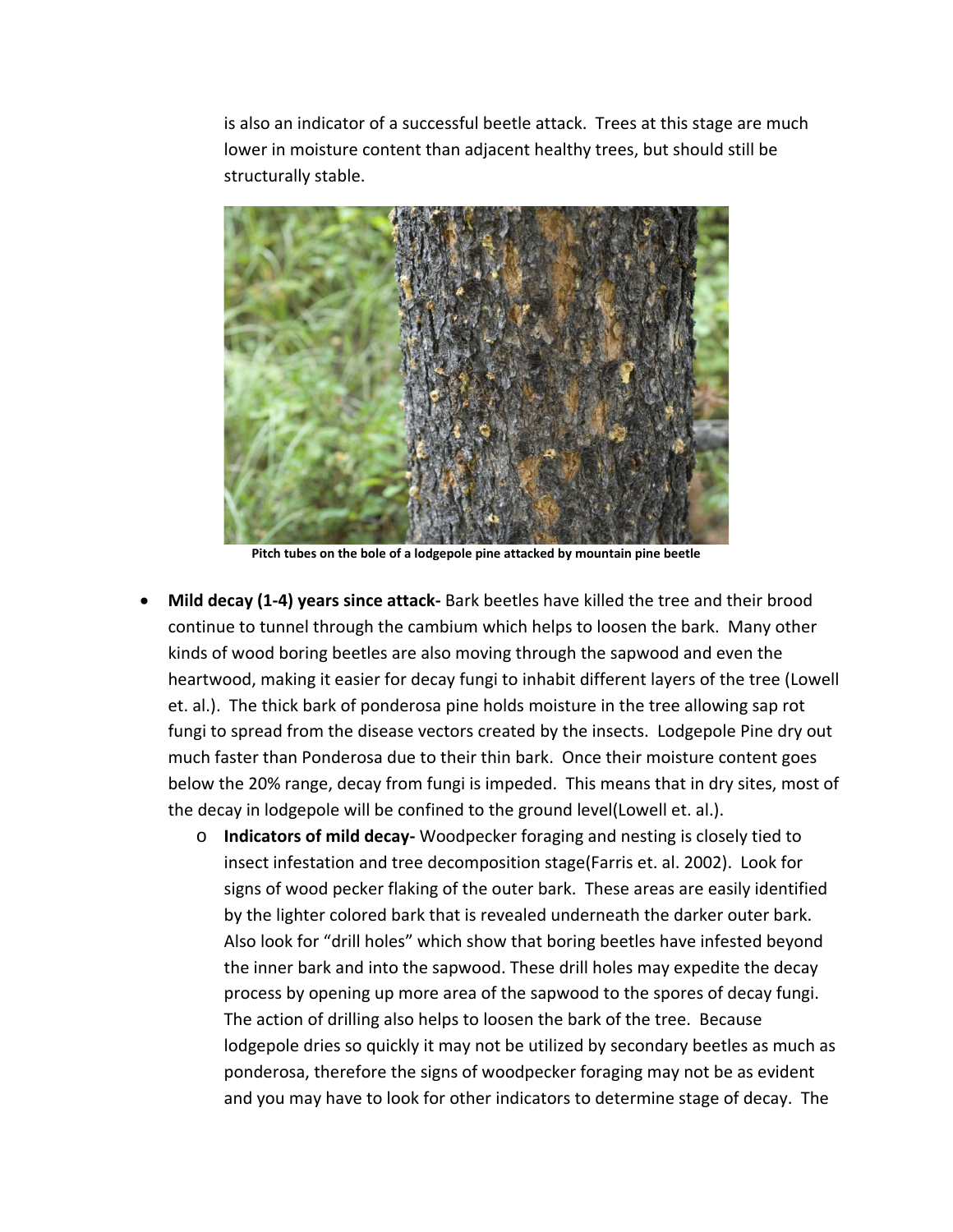first two years after the attack the tree will still be holding most of its needles but the crown will be red. After two years the crown will become grey and lose most of the needles. There will probably be some decay in the sapwood at this point but most of the tree's structure will still be intact.



The flaking of the outer bark of trees is evidence of woodpeckers searching for bark beetles just under the bark.



As more secondary boring beetles begin infesting trees deeper into the wood, drill holes from foraging woodpeckers begin to appear.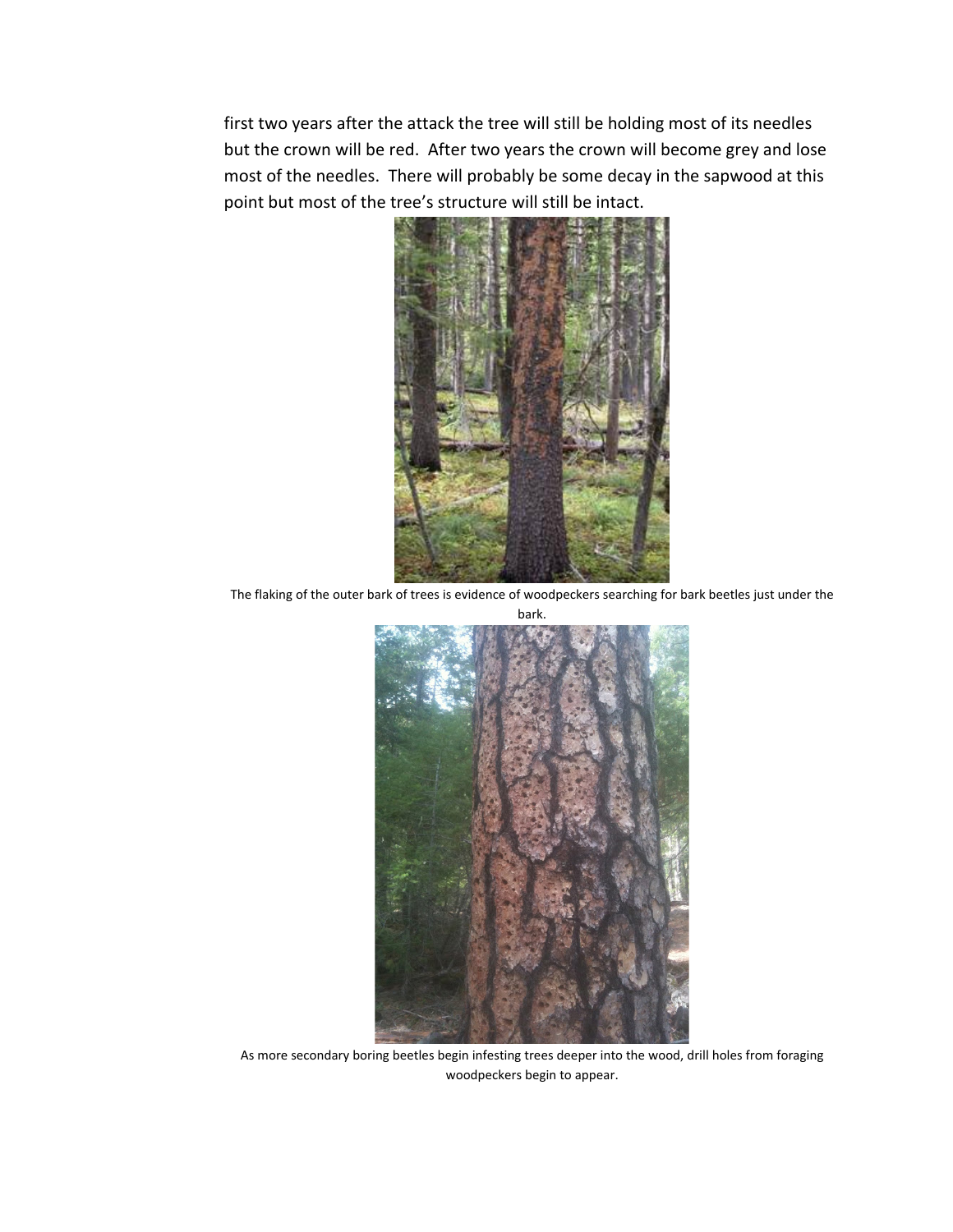- **Moderate decay (3-6 years since attack)-** Decay fungi have infected many areas of the sapwood through boreholes, drill holes, and cracks in the bowl. Between 3 and 5 years most of the sapwood still holding enough moisture to support decay fungi will be broken down by the pathogen. In drier areas this decay may be confined to the ground level. Decay may even begin in the heartwood depending on what fungi are infecting the tree.
	- o **Indicators of moderate decay-** At this stage, the crowns of the tree will have lost most of their foliage and will appear gray. At year 3 the tree will be holding most of the small "branchlets" in the canopy, but many of these will be lost by year 5(Lowell et. al.). Conks(the fruiting bodies of decay fungi) will also begin appearing on the bowl of the tree revealing areas of decay within the sapwood. Around 4 to 5 years the bark of the tree may start to loosen but will still be covering more than 90% of the bowl. Around 5 years, woodpecker nest cavities may begin to appear in the upper bowls of larger snags(mostly Ponderosa). Studies show that most species of woodpeckers require an extensive amount of decay to excavate a nest cavity(Farris et. al. 2002). By the end of this stage trees are becoming much less stable. This will vary depending local site conditions. This is especially important in ponderosa pine because the loss of structural integrity may reach much further up the bole of the tree. Between 3 and 5 years the fall rates for beetle-killed snags rises significantly each year.
- **Extensive decay (6-8+ years since attack)-** Beyond 6-8 years the decay fungi will have worked completely through the sapwood and will begin working through the heartwood. Decay rates through the heartwood will depend on several factors. These factors include species of fungi, and amount and density of heartwood(Lowell et.al.). Smaller trees with less heartwood will be totally compromised before larger trees.
	- o **Indicators of extensive decay-** At this stage there will be many clues of extensive decay. All of the smaller branchlets will be gone and many larger branches will begin to fall. Large chunks of bark will begin to slough off of the tree. In lodgepole, bark sloughing will begin at the basal log(Lowell et.al.). Nest cavities will be very common place especially in the larger Ponderosa Pine at this point. Cavities may appear in Lodgepole if environmental conditions have allowed wood to decay further up the bowl. Conks will also be very common at this time, possibly several different species on the same tree. The higher up the tree conks are visible the higher the decay has progressed. This is the final stage of decay. Trees in this stage should be considered very unstable. Fall rates for an attacked stand are usually highest between 6 and 10 years. Some larger trees may stand for many more years but most stands will have lost 90% of their standing dead by 12-14 years(Lewis and Hartley).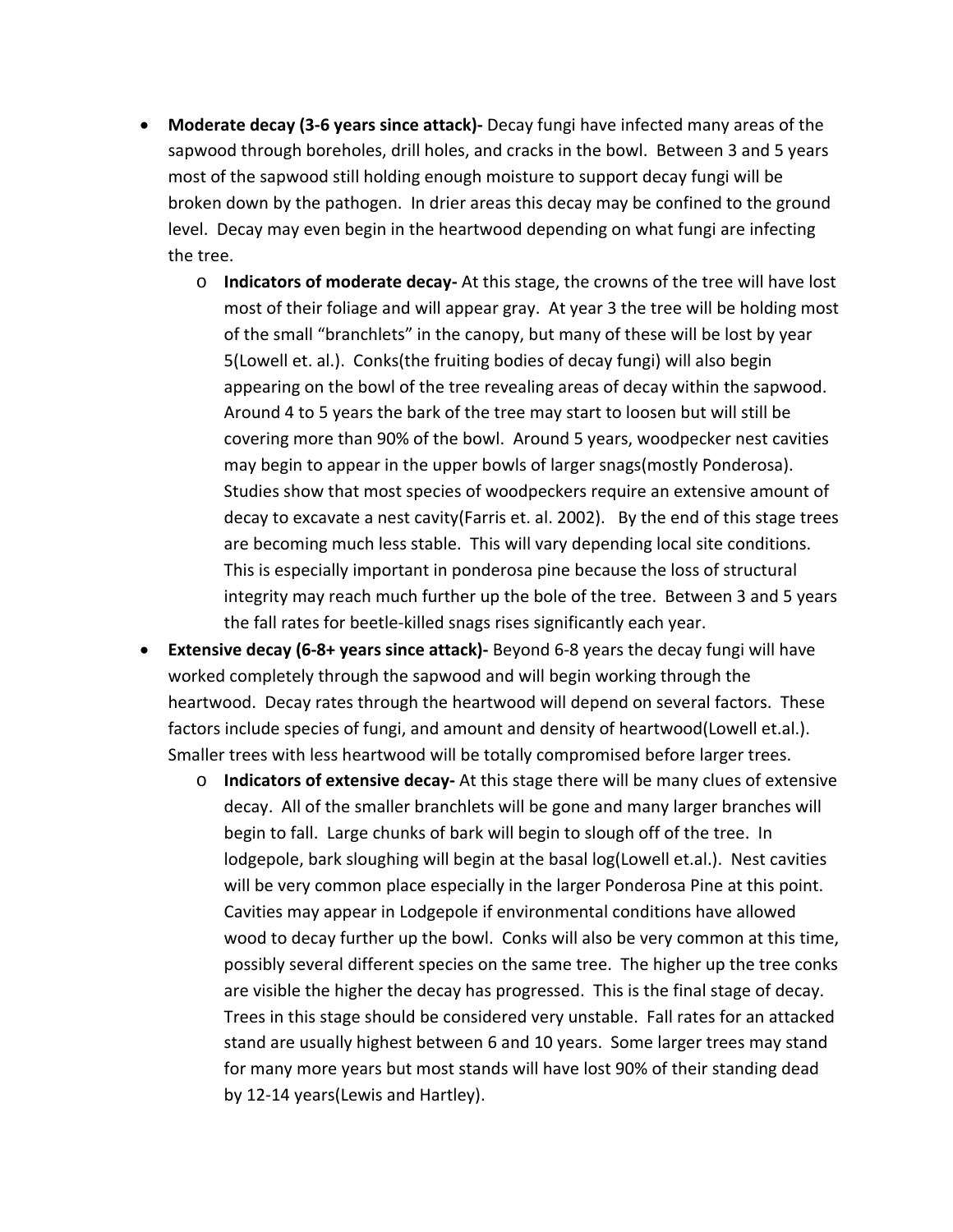

Ponderosa snag with broken top, sloughing bark, and woodpecker cavities**.** 

The following table shows how the risk level for falling trees rises as **Time Since Death** increases on the vertical axis, and environmental conditions become more favorable for decay on the horizontal axis.

It should be noted that this table is not a hard and fast rule. There are too many variables that play into site conditions that promote or inhibit the propagation of decay to reduce everything into a simple table. Every stand should be evaluated individually and judgment should be used to determine how favorable conditions are at each site. As employees gain more experience working in this type of stand, their judgment can become fine-tuned.

**If there are moderate to strong winds present in the stand being evaluated, then the risk level will move up 1 to 2 color categories, especially if it has been more than three years since the attack.**